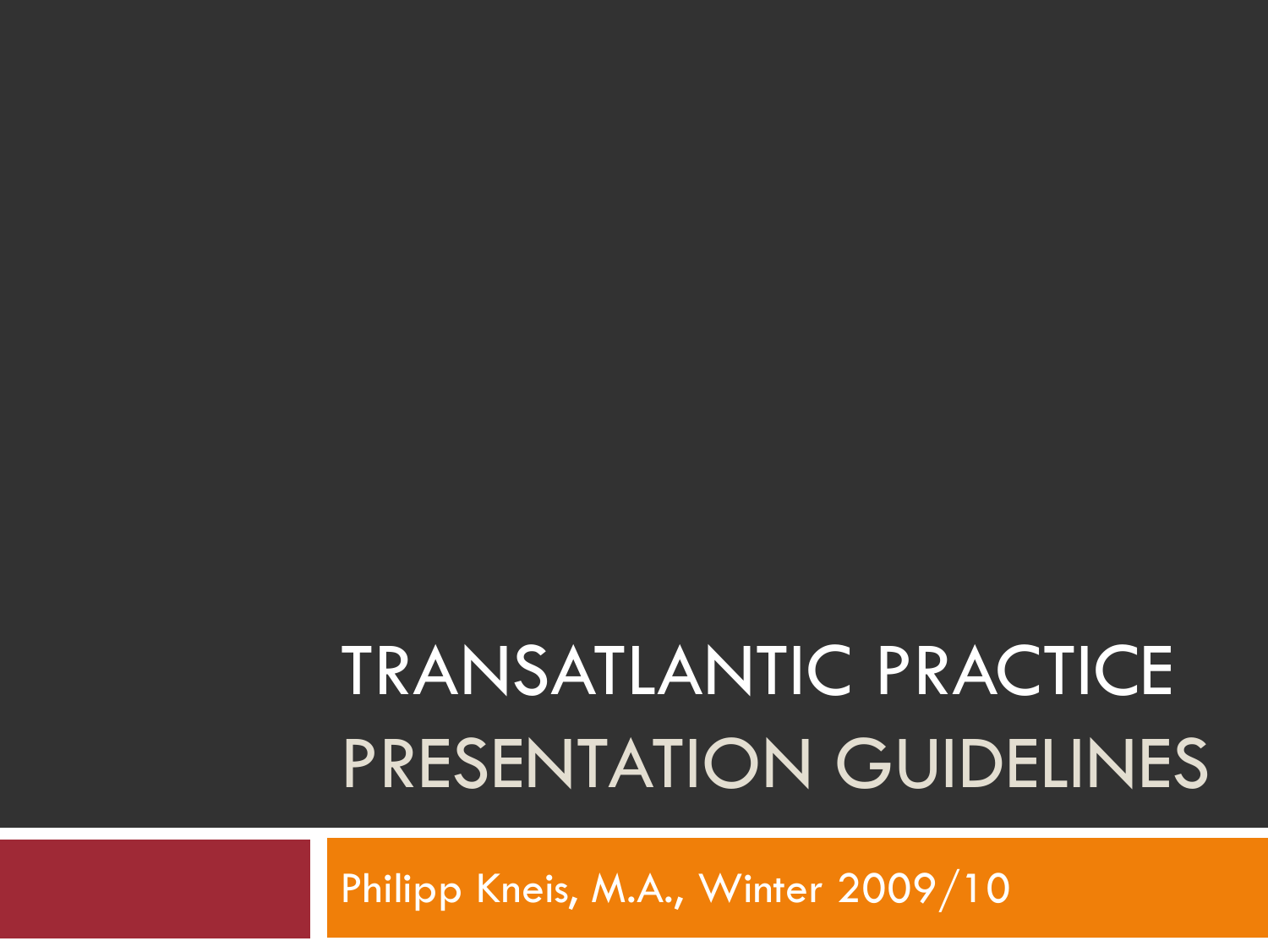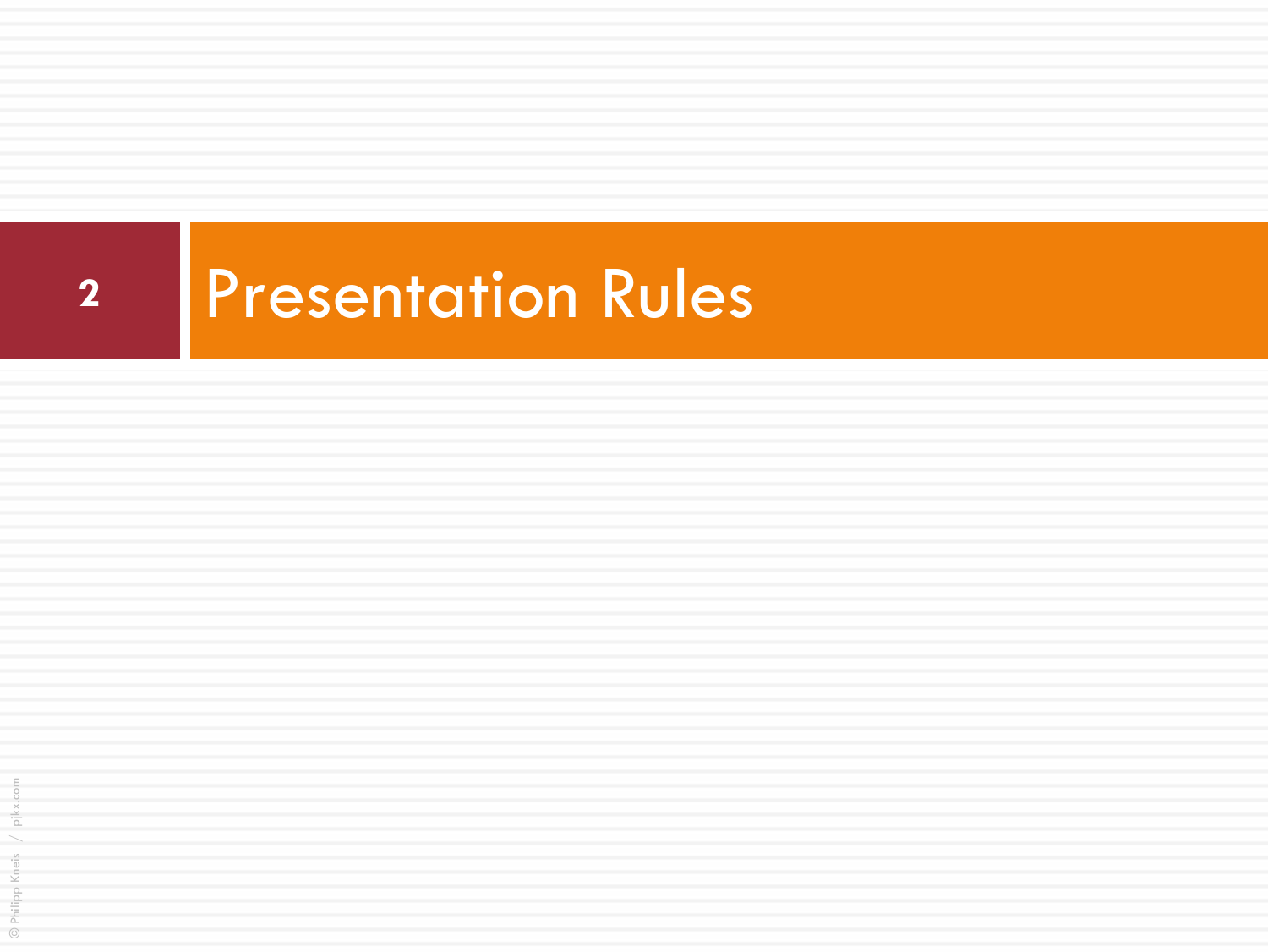#### D CONTENT

**The presentation is not about you.** 

 $\blacksquare$  It is about the content.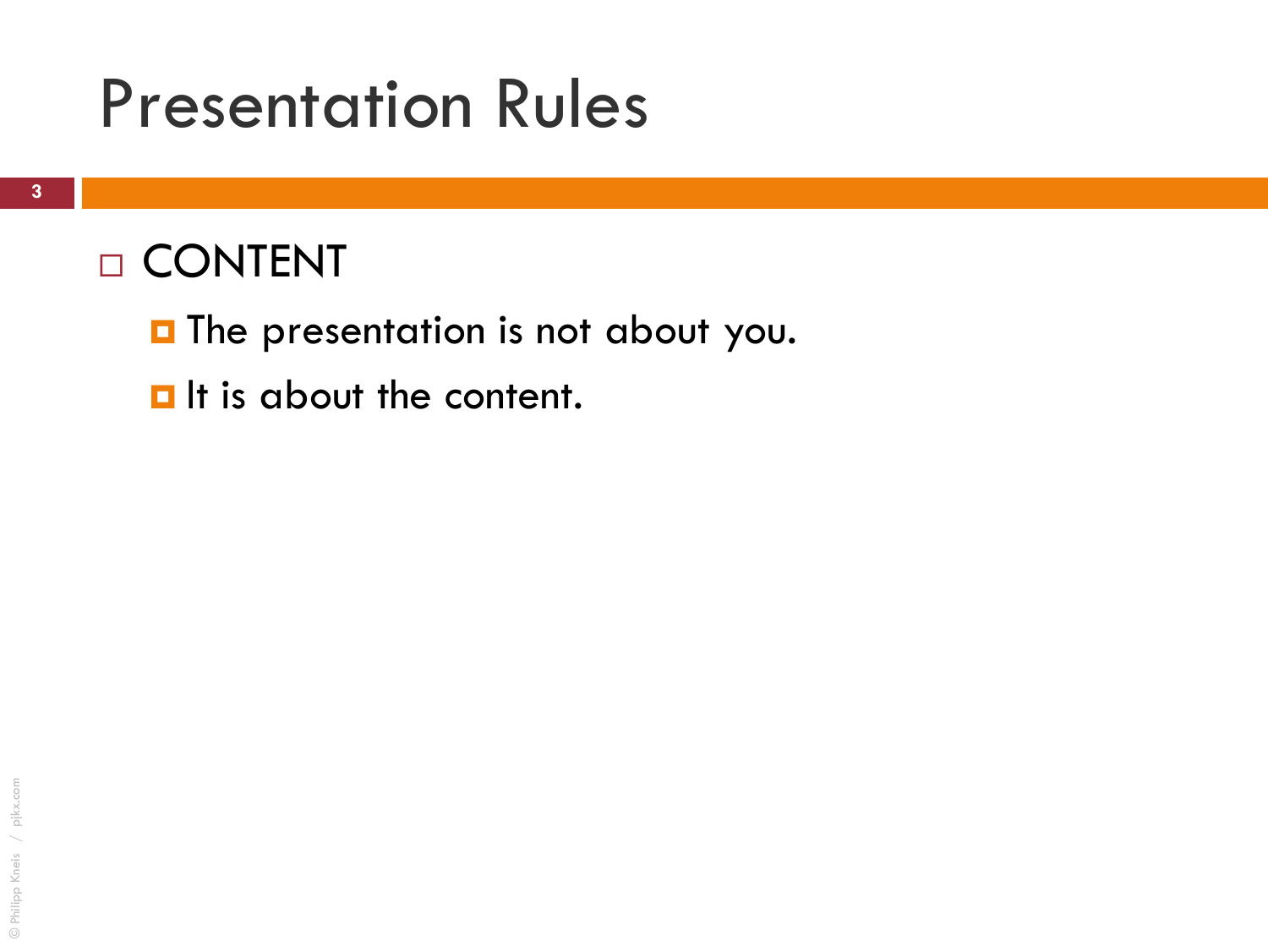#### □ STRUCTURE

- **n** You are communicating, not talking at somebody.
- **D** Make sure you do everything to get your message accross in the short time you have.
- **T** Tell them what you're about to tell them.
- $\blacksquare$  Tell them.
- **O** Tell them what you've just told them.
- **<u>n</u>** Intelligent redundancy is good. **<u>E</u>** Patronizing is bad.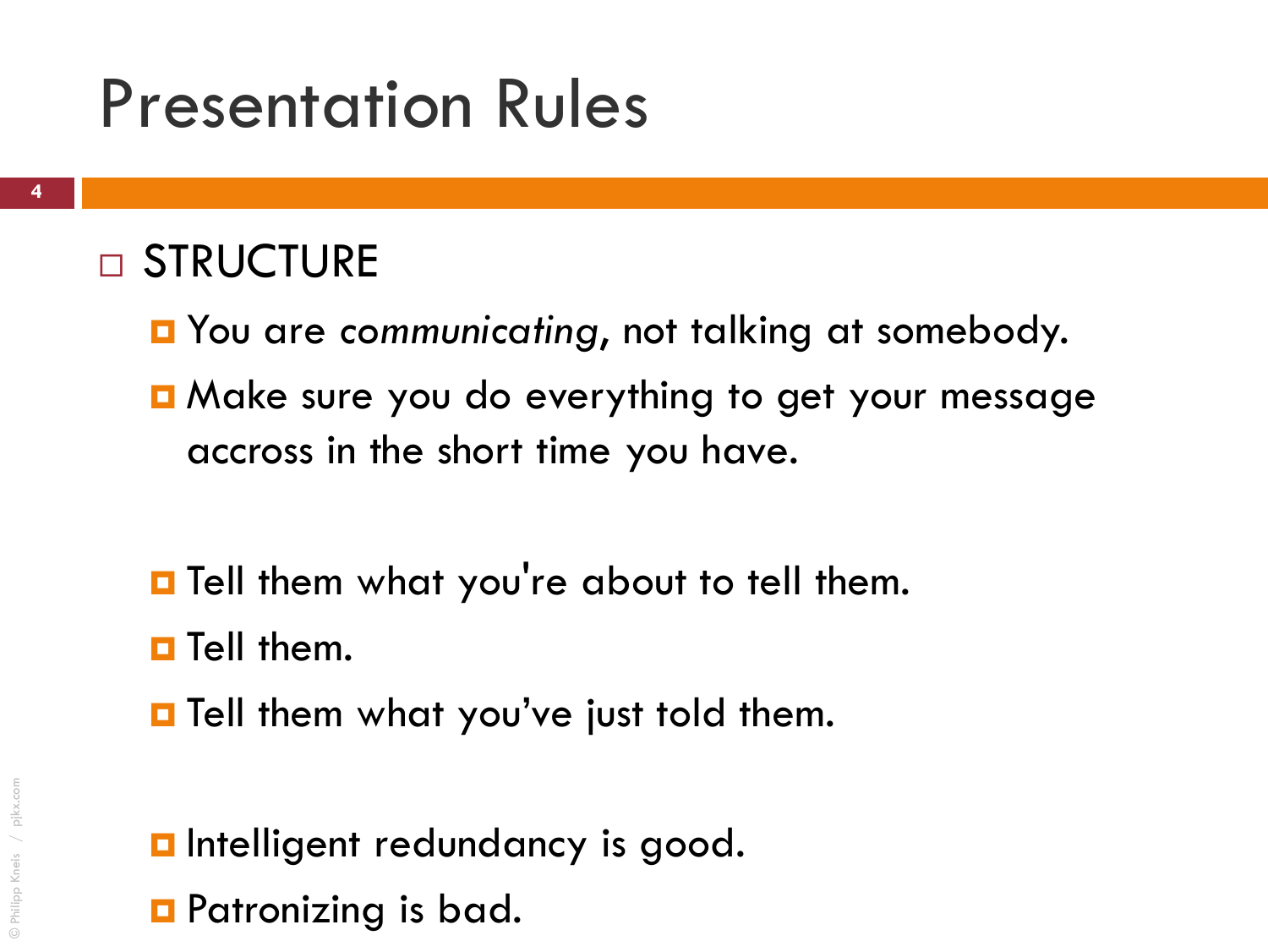#### MODES OF PRESENTING

- **D** Do what you feel is most comfortable to you.
- **Reading out a written text:** 
	- **P** pro: safety, you tend to forget less, you can formulate better
	- **E** contra: inflexible, less communicative
- **O** Speaking freely (without notes):
	- **P** pro: flexible, can adapt to audience quickly, communicative
	- contra: needs experience, you may forget things, imperfect formulations
- **O** Speaking freely with notes
	- **best of both worlds**
	- **P** you may even write an introduction & a closing to read out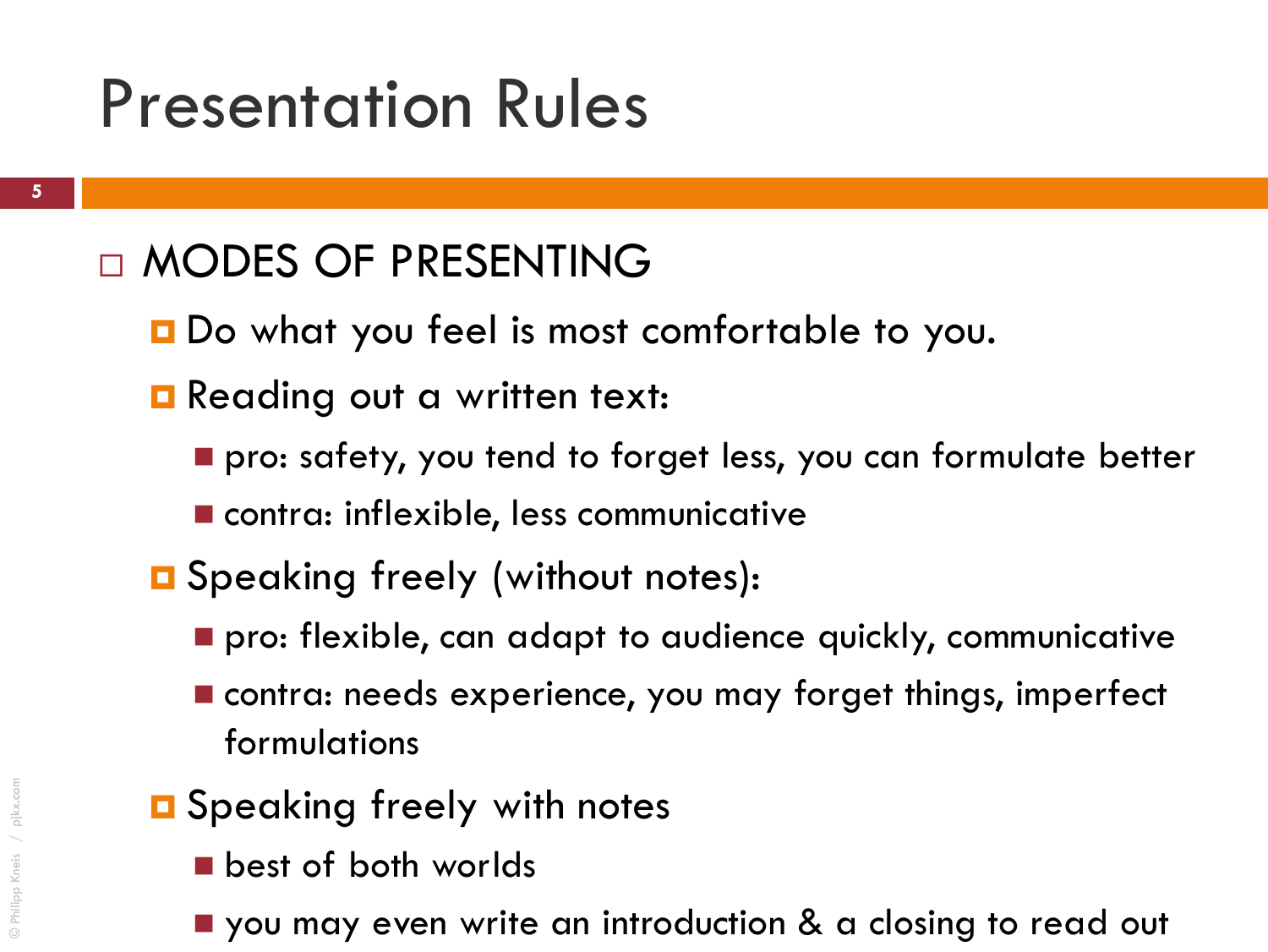#### $\Box$  TIME

- **O** Time yourself. You have limited time allotted. Test out your presentation beforehand; then add 2-3 minutes. You will always take longer than planned.
- **P** Provide a handout collating your most important findings, central quotes, a bibliography, and your contact information. If you forget to say something important in the presentation, it'll be there.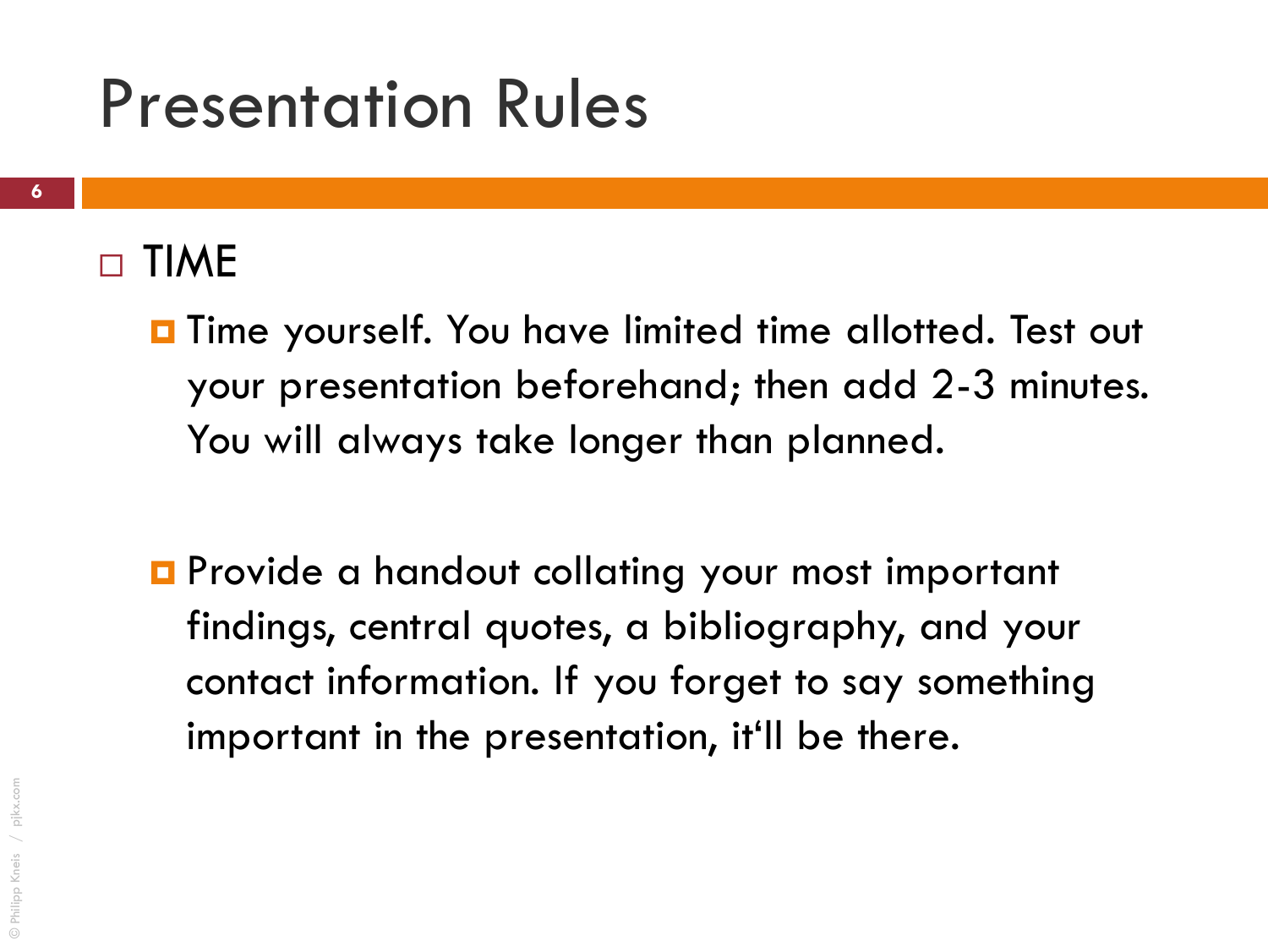#### □ TECHNOLOGY

- **<u>E</u>** Use technology only if necessary.
- **Only use technology that you know how to handle.**
- Be sure to have reliable equipment. If possible, bring your own computer. Apple computer owners: bring an adapter cable for VGA.
- **D** Make backups of your presentation. Make a backup of the backup.
- **Be only as fancy as absolutely necessary. Anything** flashy that distracts from your message can go.
- **B** Be prepared for tech to break down.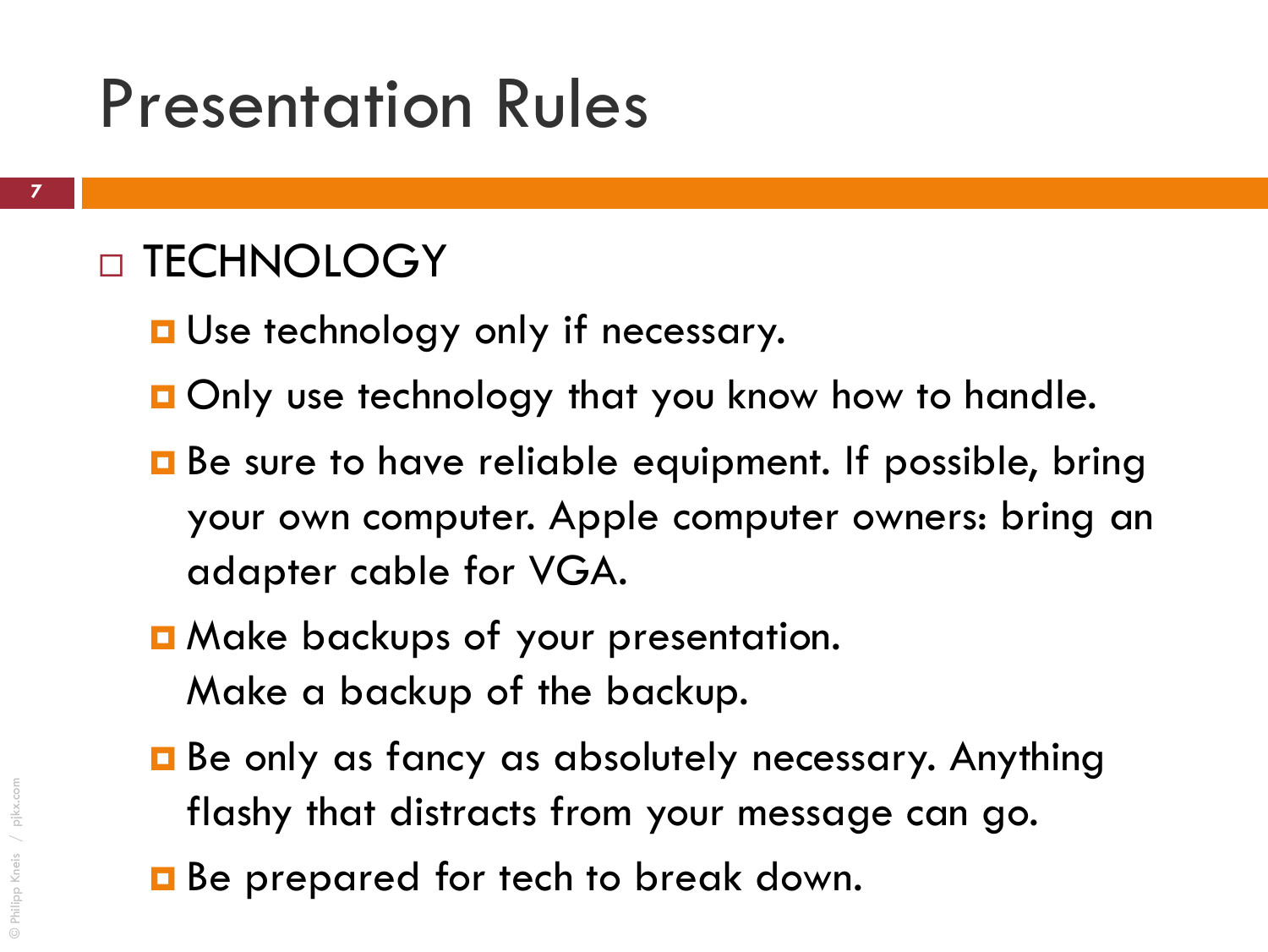#### ATTIRE

- **Look professional.**
- **This is work, it should look like that.**
- **Respect your audience.**
- **O** There will always be a question from the audience you won't like. Be cordial. Admit if you don't know something, promise to get back with more information.
- **D** "Never answer the question that is asked of you. Answer the question that you wish had been asked of you." (Robert S. McNamara, *The Fog of War*, 87:11-87:19)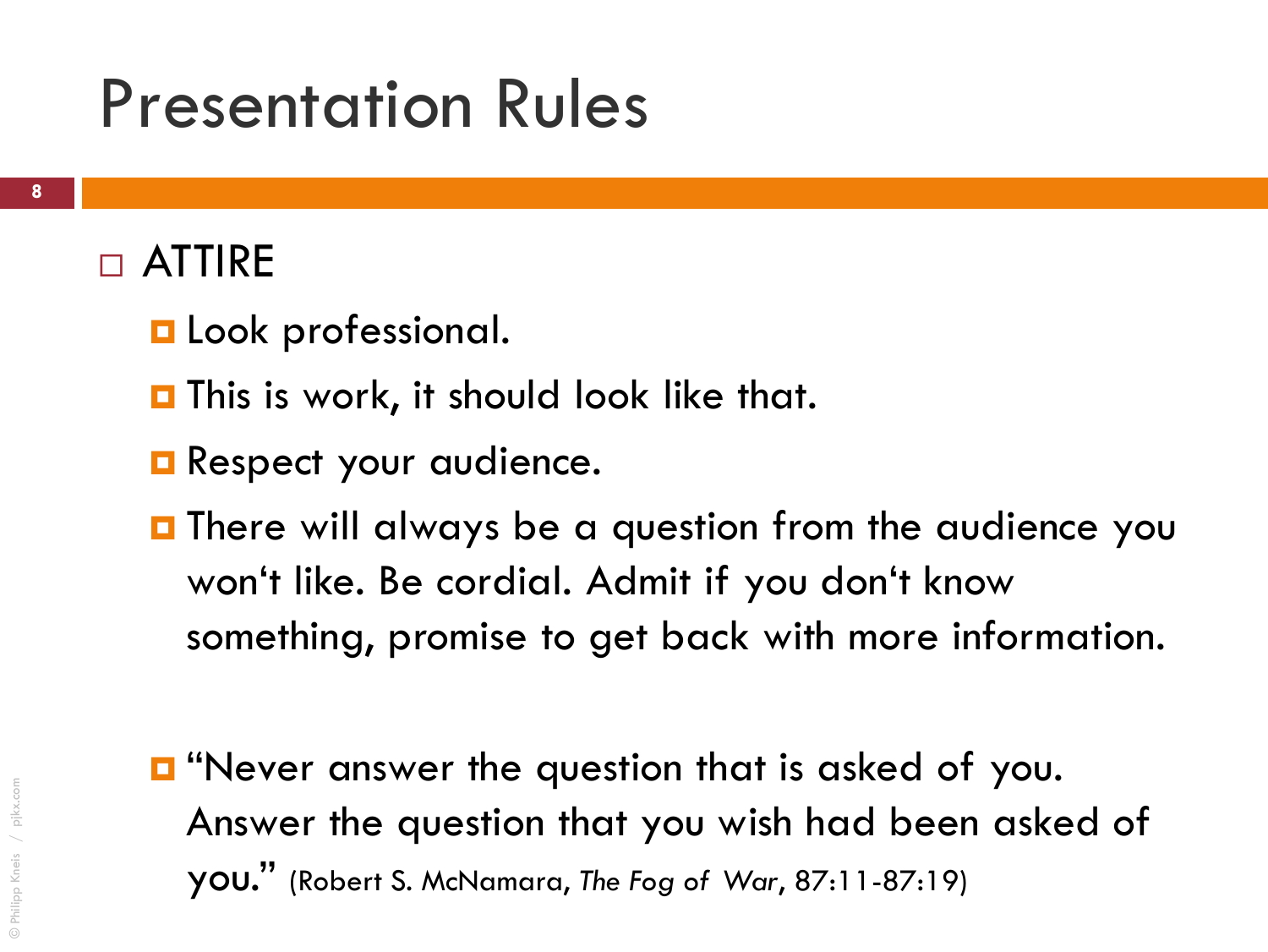#### GROUP BEHAVIOR

**D** Make sure you are adequately represented. Distribute both preparatory work and the actual presenting equally.

**D** Meet before you present and test your presentation.